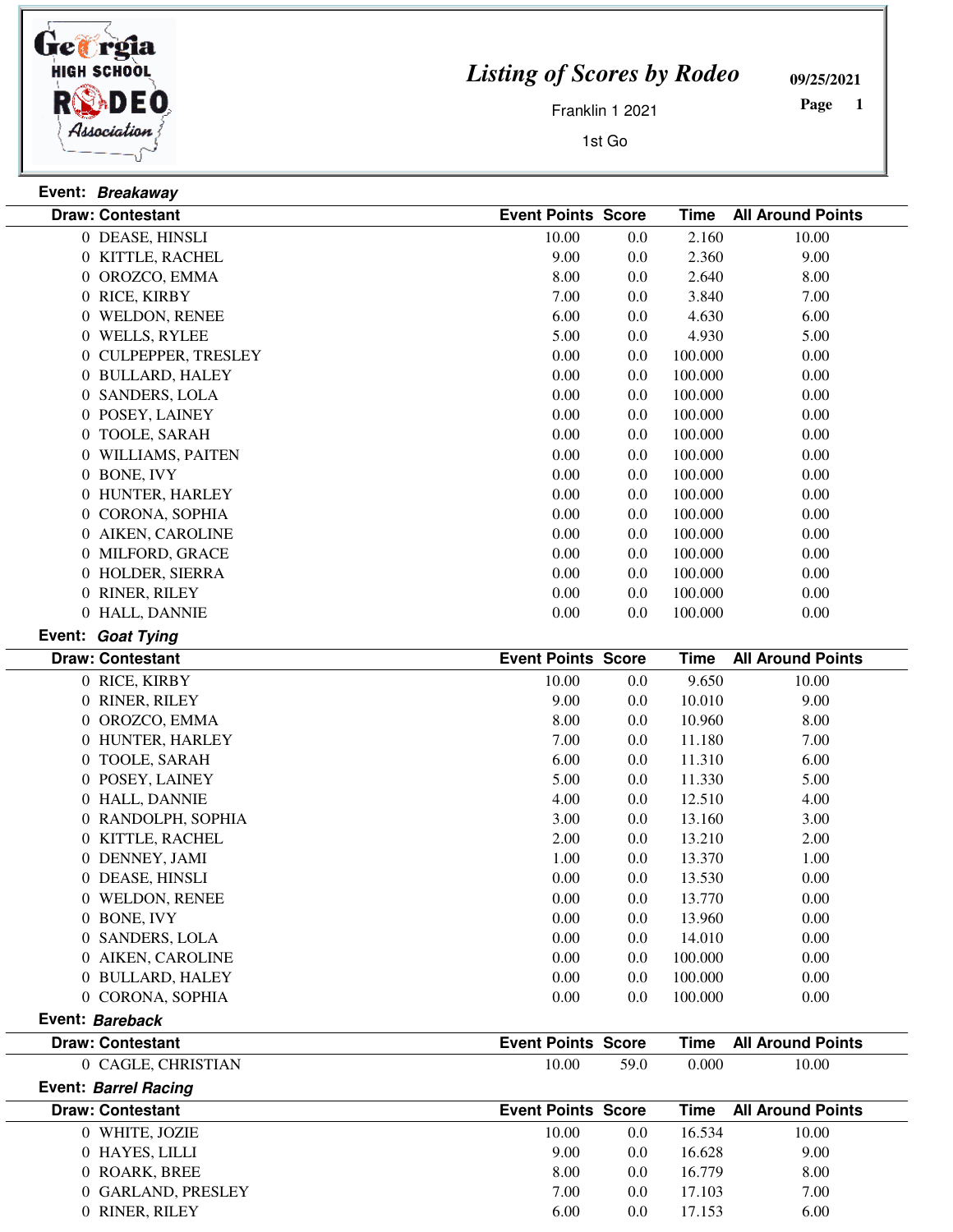| <b>HIGH SCHOOL</b>        | <b>Listing of Scores by Rodeo</b> |                 |             |                          |
|---------------------------|-----------------------------------|-----------------|-------------|--------------------------|
|                           |                                   | Franklin 1 2021 |             | Page<br>2                |
| Association<br>1st Go     |                                   |                 |             |                          |
| 0 KITTLE, RACHEL          | 5.00                              | 0.0             | 17.154      | 5.00                     |
| 0 CORONA, SOPHIA          | 4.00                              | 0.0             | 17.297      | 4.00                     |
| 0 HOLDER, SIERRA          | 3.00                              | 0.0             | 17.309      | 3.00                     |
| 0 WELLS, RYLEE            | 2.00                              | 0.0             | 17.337      | 2.00                     |
| 0 RANDOLPH, SOPHIA        | 1.00                              | 0.0             | 17.443      | 1.00                     |
| 0 HALL, DANNIE            | 0.00                              | 0.0             | 17.522      | 0.00                     |
| 0 STANTON, BAYLEE         | 0.00                              | 0.0             | 17.605      | 0.00                     |
| 0 DENNEY, JAMI            | 0.00                              | 0.0             | 17.639      | 0.00                     |
| 0 HUFSTETLER, NICOLE      | 0.00                              | 0.0             | 17.789      | 0.00                     |
| 0 AIKEN, CAROLINE         | 0.00                              | 0.0             | 17.868      | 0.00                     |
| 0 WELLS, SHELBY           | 0.00                              | 0.0             | 18.217      | 0.00                     |
| 0 CHADWICK, KIRSTIN       | 0.00                              | 0.0             | 18.257      | 0.00                     |
| 0 HOPEAU, LEILA           | 0.00                              | 0.0             | 19.078      | 0.00                     |
| 0 HANEY, KAITLEN          | 0.00                              | 0.0             | 19.428      | 0.00                     |
| 0 CULPEPPER, TRESLEY      | 0.00                              | 0.0             | 21.871      | 0.00                     |
| 0 SOWERS, EMMY            | 0.00                              | 0.0             | 21.875      | 0.00                     |
| 0 SIMPSON, ANSLEY         | 0.00                              | 0.0             | 22.218      | 0.00                     |
| 0 TWILLEY, CHEYENNE       | 0.00                              | 0.0             | 23.497      | 0.00                     |
| 0 NALEWAKO, LISA          | 0.00                              | 0.0             | 24.456      | 0.00                     |
| 0 DEASE, HINSLI           | 0.00                              | 0.0             | 27.891      | 0.00                     |
| 0 BULLARD, HALEY          | 0.00                              | 0.0             | 100.000     | 0.00                     |
| 0 FURR, HANNAH            | 0.00                              | 0.0             | 100.000     | 0.00                     |
| 0 WILLIAMS, PAITEN        | 0.00                              | 0.0             | 100.000     | 0.00                     |
| 0 POSEY, LAINEY           | 0.00                              | 0.0             | 100.000     | 0.00                     |
| 0 RICE, KIRBY             | 0.00                              | 0.0             | 100.000     | 0.00                     |
| <b>Event: Bull Riding</b> |                                   |                 |             |                          |
| <b>Draw: Contestant</b>   | <b>Event Points Score</b>         |                 | <b>Time</b> | <b>All Around Points</b> |
| 0 SULLIVAN, CARTER        | 0.00                              | 0.0             | 0.000       | 0.00                     |
| 0 ALLISTON, LEVI          | 0.00                              | 0.0             | 0.000       | 0.00                     |
| 0 FORRISTER, JACOB        | 0.00                              | 0.0             | 0.000       | 0.00                     |
| 0 BARNETTE, JACKSON       | 0.00                              | 0.0             | 0.000       | 0.00                     |
| 0 SEABOLT, ELI            | 0.00                              | 0.0             | 0.000       | 0.00                     |
| Event: Calf Roping        |                                   |                 |             |                          |
| <b>Draw: Contestant</b>   | <b>Event Points Score</b>         |                 | <b>Time</b> | <b>All Around Points</b> |
| 0 BURGESS, HANK           | 10.00                             | 0.0             | 11.440      | 10.00                    |
| 0 TOWNSEND, ZACHARY       | 9.00                              | 0.0             | 11.840      | 9.00                     |
| 0 WILLIAMS, TATE          | 8.00                              | 0.0             | 13.460      | 8.00                     |
| 0 WEST, BEAU              | 7.00                              | 0.0             | 13.620      | 7.00                     |
| 0 MILLER, TREVOR          | 6.00                              | 0.0             | 14.380      | 6.00                     |
| 0 SAPP, JHETT             | 5.00                              | 0.0             | 14.760      | 5.00                     |
| 0 OROZCO, KOLTON          | 4.00                              | 0.0             | 17.740      | 4.00                     |
| 0 THOMAS, LOGAN           | 3.00                              | 0.0             | 19.520      | 3.00                     |
| 0 GOBLE, CASH             | 2.00                              | 0.0             | 19.660      | 2.00                     |
| 0 GRAY, NATHAN            | 1.00                              | 0.0             | 20.410      | 1.00                     |
| 0 BUCHANAN, GAVIN         | 0.00                              | 0.0             | 21.440      | 0.00                     |
| 0 ORR, TEIGAN             | 0.00                              | 0.0             | 21.530      | 0.00                     |
| 0 SAMPLES, ELI            | 0.00                              | 0.0             | 23.130      | 0.00                     |
| 0 HOBSON, CHARLIE         | 0.00                              | 0.0             | 33.610      | 0.00                     |
| 0 GREEN, RILEY            | 0.00                              | 0.0             | 100.000     | 0.00                     |
| 0 PAYTON, GUNTER          | 0.00                              | 0.0             | 100.000     | 0.00                     |
| 0 DENNEY, LUKE            | 0.00                              | 0.0             | 100.000     | 0.00                     |
| 0 HARPER, ADISON          | 0.00                              | 0.0             | 100.000     | 0.00                     |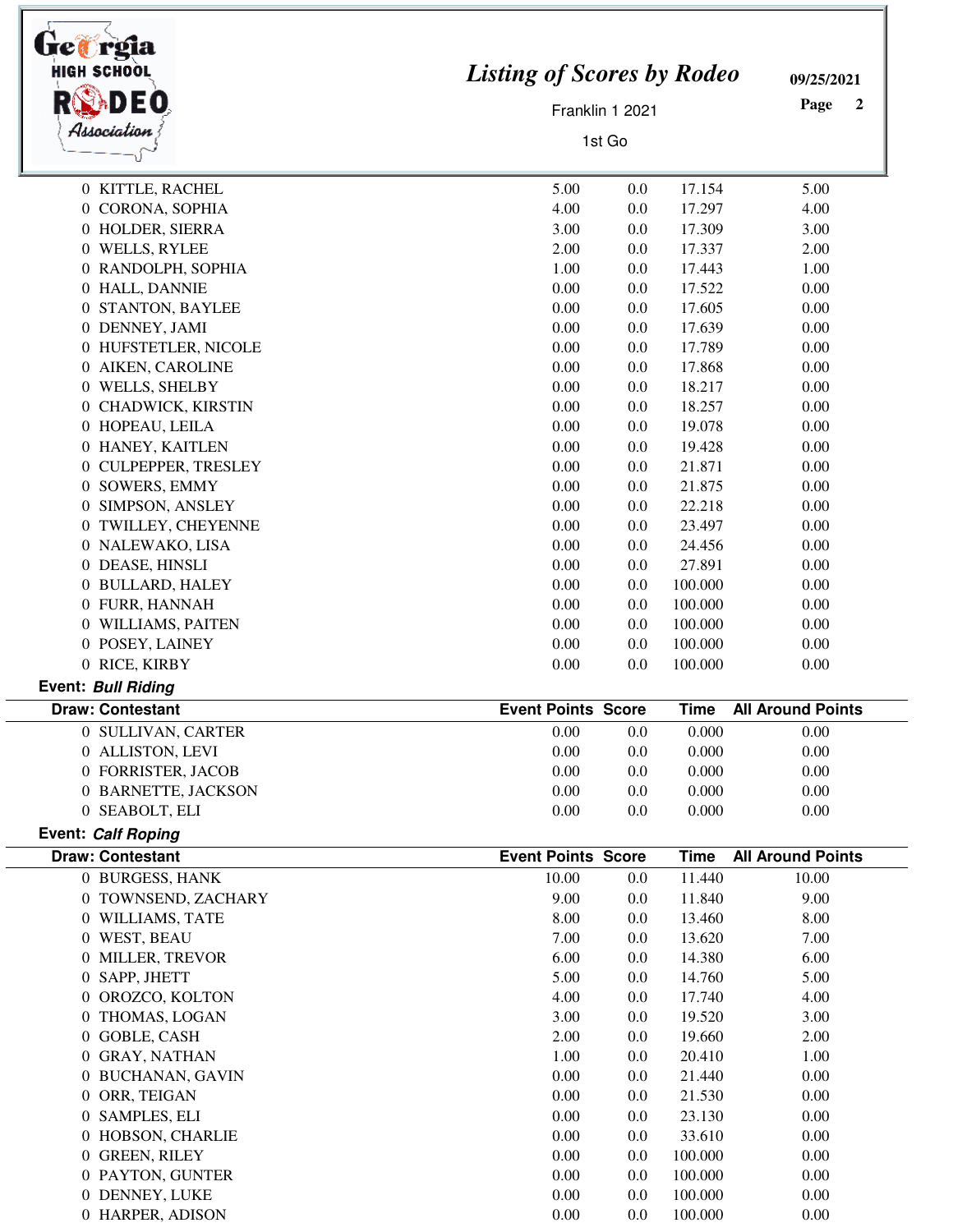| tre@rgia<br><b>HIGH SCHOOL</b> |                           |                                   |                | 09/25/2021               |  |
|--------------------------------|---------------------------|-----------------------------------|----------------|--------------------------|--|
| DEO                            |                           | <b>Listing of Scores by Rodeo</b> |                |                          |  |
|                                |                           | Franklin 1 2021<br>1st Go         |                |                          |  |
| Association                    |                           |                                   |                |                          |  |
| 0 SAPP, BALEY                  | 0.00                      | 0.0                               | 100.000        | 0.00                     |  |
| 0 MILFORD, GARRETT             | 0.00                      | 0.0                               | 100.000        | 0.00                     |  |
| 0 CAGLE, CHRISTIAN             | 0.00                      | 0.0                               | 100.000        | 0.00                     |  |
| 0 MOXLEY, LUKE                 | 0.00                      | 0.0                               | 100.000        | 0.00                     |  |
| Event: Poles                   |                           |                                   |                |                          |  |
| <b>Draw: Contestant</b>        | <b>Event Points Score</b> |                                   | <b>Time</b>    | <b>All Around Points</b> |  |
| 0 HALL, DANNIE                 | 10.00                     | 0.0                               | 21.052         | 10.00                    |  |
| 0 BUTLER, ELLIE                | 9.00                      | 0.0                               | 21.333         | 9.00                     |  |
| 0 KITTLE, RACHEL               | 8.00                      | 0.0                               | 21.697         | 8.00                     |  |
| 0 RICE, KIRBY                  | 7.00                      | 0.0                               | 21.727         | 7.00                     |  |
| 0 CHADWICK, KIRSTIN            | 6.00                      | 0.0                               | 22.215         | 6.00                     |  |
| 0 WELLS, RYLEE                 | 5.00                      | 0.0                               | 22.635         | 5.00                     |  |
| 0 RANDOLPH, SOPHIA             | 4.00                      | 0.0                               | 23.369         | 4.00                     |  |
| 0 ROARK, BREE                  | 3.00                      | 0.0                               | 23.904         | 3.00                     |  |
| 0 DENNEY, JAMI                 | 2.00                      | 0.0                               | 26.973         | 2.00                     |  |
| 0 HUFSTETLER, NICOLE           | 1.00                      | 0.0                               | 27.397         | 1.00                     |  |
| 0 CORONA, SOPHIA               | 0.00                      | 0.0                               | 28.444         | 0.00                     |  |
| 0 HANEY, KAITLEN               | 0.00                      | 0.0                               | 28.597         | 0.00                     |  |
| 0 SIMPSON, ANSLEY              | 0.00                      | 0.0                               | 29.668         | 0.00                     |  |
| 0 POSEY, LAINEY                | 0.00                      | 0.0                               | 31.526         | 0.00                     |  |
| 0 AIKEN, CAROLINE              | 0.00                      | 0.0                               | 31.977         | 0.00                     |  |
| 0 BULLARD, HALEY               | 0.00                      | 0.0                               | 32.334         | 0.00                     |  |
| 0 STANTON, BAYLEE              | 0.00                      | 0.0                               | 36.761         | 0.00                     |  |
| 0 DEASE, HINSLI                | 0.00                      | 0.0                               | 38.810         | 0.00                     |  |
| 0 HOPEAU, LEILA                | 0.00                      | 0.0                               | 100.000        | 0.00                     |  |
| 0 WILLIAMS, PAITEN             | $0.00\,$                  | 0.0                               | 100.000        | $0.00\,$                 |  |
| 0 RINER, RILEY                 | 0.00                      | 0.0                               | 100.000        | 0.00                     |  |
| <b>Event: Steer Wrestling</b>  |                           |                                   |                |                          |  |
| <b>Draw: Contestant</b>        | <b>Event Points Score</b> |                                   | <b>Time</b>    | <b>All Around Points</b> |  |
| 0 ORR, TEIGAN                  | 10.00                     | 0.0                               | 9.310          | 10.00                    |  |
| 0 CAGLE, CHRISTIAN             | 9.00                      | 0.0                               | 10.340         | 9.00                     |  |
| 0 TOWNSEND, ZACHARY            | 0.00                      | 0.0                               | 100.000        | 0.00                     |  |
| 0 BURGESS, HANK                | 0.00                      | 0.0                               | 100.000        | 0.00                     |  |
| Event: Team Roping             |                           |                                   |                |                          |  |
| <b>Draw: Contestant</b>        | <b>Event Points Score</b> |                                   | <b>Time</b>    | <b>All Around Points</b> |  |
| 0 TOOLE, SARAH (1)             | 9.50                      | 0.0                               | 6.780          | 9.50                     |  |
| 0 GRAY, NATHAN (1)             | 9.50                      | 0.0                               | 6.780          | 9.50                     |  |
| 0 DENNEY, LUKE (2)             | 9.50                      | 0.0                               | 6.780          | 9.50                     |  |
| $0$ WEST DEALL $(2)$           | 0.50                      | Λ Λ                               | $\epsilon$ 700 | 0.50                     |  |

| 0 DENNEY, LUKE (2)      | 9.50 | 0.0              | 6.780  | 9.50 |
|-------------------------|------|------------------|--------|------|
| $0$ WEST, BEAU $(2)$    | 9.50 | 0.0              | 6.780  | 9.50 |
| $0$ BONE, IVY $(1)$     | 8.00 | 0.0              | 8.660  | 8.00 |
| 0 PAYTON, GUNTER (2)    | 8.00 | 0.0              | 8.660  | 8.00 |
| $0$ OROZCO, EMMA $(1)$  | 7.00 | 0.0              | 9.680  | 7.00 |
| 0 TOWNSEND, ZACHARY (2) | 7.00 | 0.0 <sub>1</sub> | 9.680  | 7.00 |
| 0 WHITE, JOZIE $(1)$    | 6.00 | 0.0              | 14.220 | 6.00 |
| 0 BURGESS, HANK (2)     | 6.00 | 0.0              | 14.220 | 6.00 |
| 0 GREEN, RILEY (1)      | 5.00 | 0.0              | 14.950 | 5.00 |
| $0$ SAMPLES, ELI $(2)$  | 5.00 | 0.0              | 14.950 | 5.00 |
| 0 MOXLEY, LUKE (1)      | 4.00 | 0.0              | 15.760 | 4.00 |
| 0 OROZCO, KOLTON (2)    | 4.00 | 0.0              | 15.760 | 4.00 |
| 0 RINER, RILEY (1)      | 3.00 | 0.0              | 16.040 | 3.00 |
|                         |      |                  |        |      |

0 BUCHANAN, GAVIN (2) 3.00 3.00 3.00 3.00